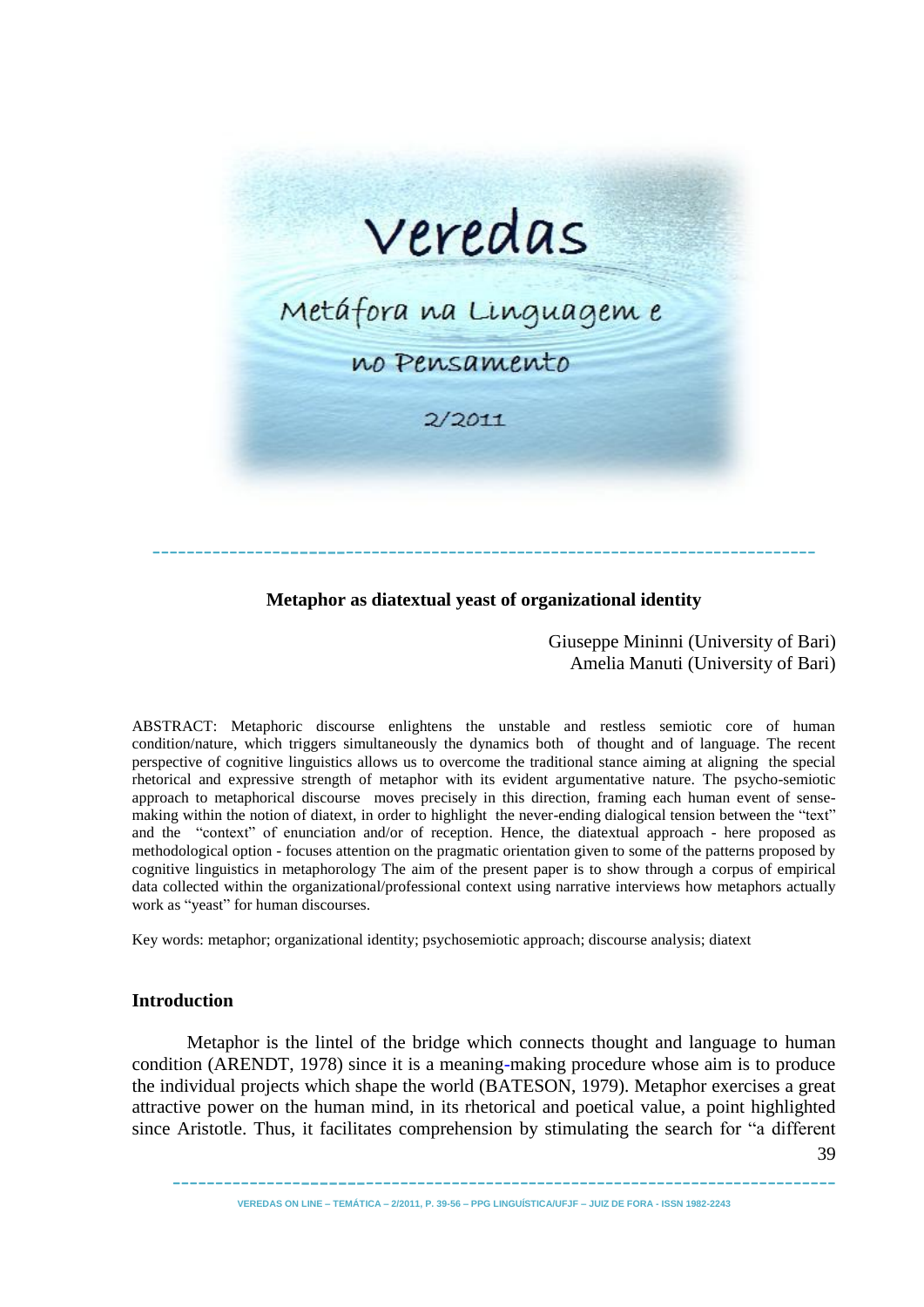meaning", where the code of language seems clumsy in the encounter with the unspeakable. To create and/or to understand a metaphor is to win a battle with what is inexpressible, which is what constantly challenges human life. Since our society is so obsessed by the rhetoric of quantity, it could be useful to know that, according to rough calculations, each speaker elaborates more than 26 million metaphors in the course of his/her life (CACCIARI 2001: 278). Certainly, this statistical data includes both "frozen" metaphors (21,4) and "novel" metaphors (4,7). Actually, it has no claim of correctness since it is simply a statistical average; nonetheless, it has the merit of indicating the degree of pervasiveness that metaphor has in daily life. This pervasive presence should not, however, hide the fact of the multiple functions of metaphor, among which could be mentioned its ability to "take care of us", as demonstrated by several psychotherapeutic practices with metaphors (KOPP 1995; LAWLEY & TOMPKINS 2000). Being a way of acting of the "meaningful man", metaphor works not only in the systematic horizon of language, but is also active in the processing horizon of discourse, which is supported by pragmatic and contextual coordinates. The agreement implied in the use of metaphor derives from the possibility that each communicative event might be ruled by the expectation of the intense cognitive and emotional participation of those who are grasping its meaning. Metaphors activate interest and involvement since they switch on the "open logic of the mind" (LICATA, 2008) by re-conciliating the opposites that define the complex texture of human intentionality. Thinking/speaking through metaphors then demands an "imaginative rationality" which is due to the discursive ability individuals use to point out regularity in the chaos of sensations and coherence in the web of what is unforeseeable (FISHER, 2006).

The main objective of the present paper is to show how a diatextual approach to the study of metaphor frames this device as a discursive resource of the mind, thus revealing its ability to highlight the meaning that real people in real contexts are experiencing in a specific communicative interaction. A diatextual analysis shows that metaphors could be at the same time a clue for subjectivity, argumentation and modality of discourse. To better fulfil this objective a corpus of discursive data coming from two studies which have collected metaphors of the organization into two different professional settings will be analysed through this methodological approach.

### **1.Metaphor and organization theory**

Despite the increased salience of metaphor in organization theory, there are still very few conceptual efforts to capture and explain how metaphor creates and/or reorders knowledge within organizational settings. Moreover, prior work on metaphor has insufficiently accounted for the context of interpreting a metaphor. Many metaphors in organization theory, including the 'organizational identity' metaphor, have often been treated in singular and monolithic terms; seen to offer a similar or largely synonymous interpretation to theorists and researchers working along the entire spectrum of disciplines in organization theory. Nonetheless, the analysis of most of these contributions allows us to highlight at least two opposed research perspectives: the objectivist view and the image schematic view of metaphor.

According to the first view**,** metaphor is thought to be either a deviant form of expression or a non-essential literary figure of speech (ORTONY, 1979). In either case, it is generally not regarded as cognitively fundamental. The objectivist view suggests that the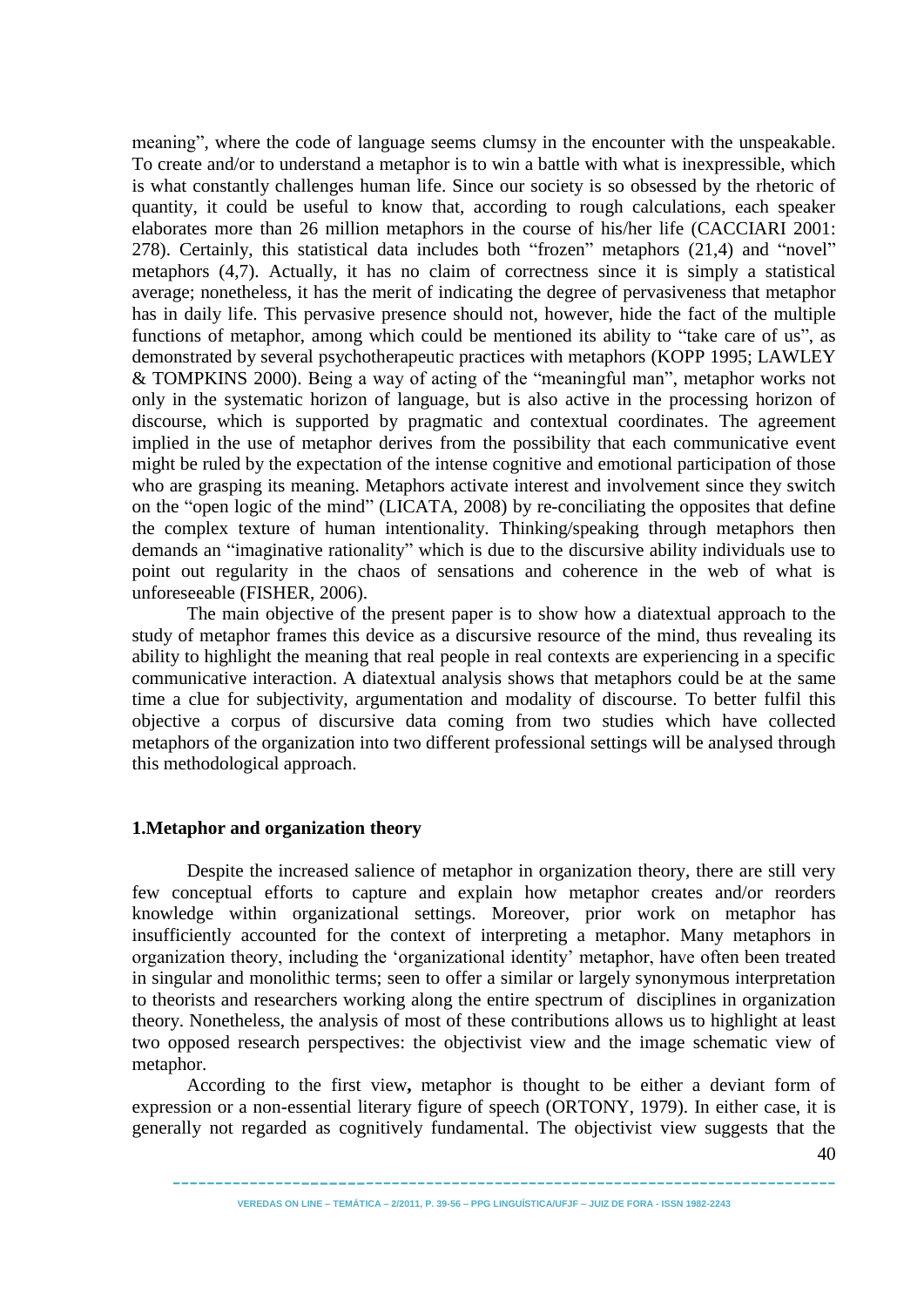world has its structure, and that our concepts and propositions, to be correct, must correspond to that structure. Only literal concepts and propositions can do that since metaphors, as a figurative and playful combination of concepts, assert cross-categorical identities that do not exist objectively in reality. Metaphors may exist as cognitive processes of our understanding, but their meaning must be reducible to some set of literal concepts and propositions (PINDER & BOURGEOIS, 1982). In this objectivist sense, metaphor is seen as a deviation from, or a derivative function of proper literal meaning. What are called 'comparison' or 'similarity' accounts of metaphor fall into this 'objectivist' category (CORNELISSEN, 2004). Comparison accounts treat metaphors in the canonical 'A is B' form as elliptical similes equivalent to the assertion that 'A is like B in certain definite respects'. In short, metaphor is seen as a comparison in which the first term A (i.e. the topic or tenor) is asserted to bear a partial resemblance (i.e. the ground) to the second term B (i.e. the vehicle) (SHEN, 1997). Our ability to process the metaphor then depends upon our seeing that the A-domain shares certain literal properties and relations with the B-domain. The distinctive feature of comparison accounts is their insistence that the similarities revealed through the metaphorical transfer exist objectively in the world and are expressible in literal propositions (OSWICK et al., 2002; TSOUKAS, 1991, 1993).

On the other hand, the so-called interaction model pioneered by Black (1962, 1979) provides an alternative perspective to the 'objectivist' comparison model and proposes that metaphor cannot be reduced to well-defined features or attributes because, when these are specified, one does not get the metaphorical effect in question. The characteristics or features of the vehicle cannot be applied directly to the tenor since the features they 'share' are often only shared metaphorically, and thus, Black (1962) suggests, metaphor comprehension cannot be reduced to antecedent literal meanings or to rule-governed extensions or variations on those meanings. Instead of considering metaphor as functioning by comparing the tenor to the vehicle, Black (1962) argued that the conjunction of the tenor and the vehicle generates a particular selection of each constituent's semantic aspects and reorganizes them. That is, the presence of the tenor stimulates the hearer to select some of the vehicle's properties and to construct a 'parallel implication complex' to fit the tenor which, in turn, produces parallel changes in the vehicle (Black, 1979). As such, the interaction theory of metaphor suggests that understanding a metaphor *creates* similarity (as correspondences are *constructed*) instead of simply emphasizing and reporting pre-existing, but previously unnoticed, similarities in the features of the constituent concepts (see also ORTONY, 1979). A simpler comparison model, as Morgan (1983) equally pointed out, misses this interactive process of ‗seeing-as' or ‗conceiving-as' by which an emergent meaning complex is generated. Subsequent debate within the fields of philosophy, psychology and cognitive science has tended to confirm Black's claim that comparison theories are too reductionist and atomistic in their accounts of metaphor comprehension. Recent models of metaphor in cognitive science including ‗structure-mapping' (e.g. GENTNER, 1983; GENTER & CLEMENT, 1988), ‗domainsinteraction' (e.g. TOURANGEAU & STERNBERG, 1982), 'metaphoric structuring' (e.g. MURPHY, 1996, 1997), and 'cognitive blending' (e.g. FAUCONNIER & TURNER, 1998) have accounted for this idea of an emergent structure of meaning as first conceived of by Black's (1962) interaction model. These models have also effectively extended and validated Black's (1962, 1979) central claims that metaphor involves conjoining whole semantic domains instead of just features of constituents, and that the basic mechanism involved in the production and comprehension of metaphors is not the selection of pre-existing attributes of the conjoined terms as the comparison model implies, but rather the generation and creation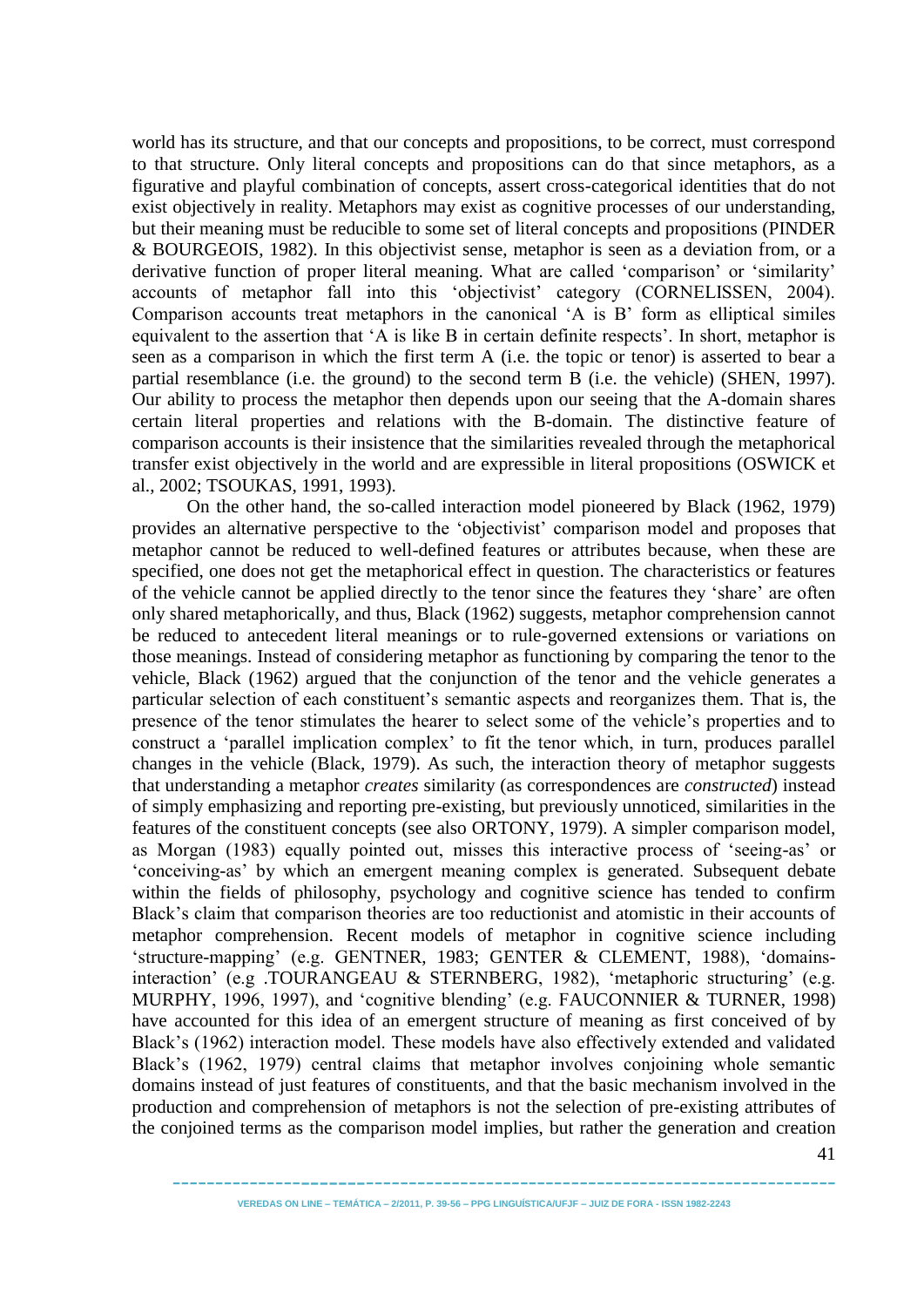of new meaning beyond any similarity that previously existed between them. Unfortunately, however, these advances in thinking about metaphor have not yet fully found their way into organization theory. That is, although the generative value of metaphor in creating new meaning has indeed become recognized in the slipstream of Morgan's (1980, 1983) work (e.g. CHIA, 1996; CLARK & MANGHAM, 2004; GHERARDI, 2000; HATCH, 1999; MORGAN, 1996; TSOUKAS 1991, 1993), there is still very little theoretical debate about how to capture and document the way in which metaphors *can* be creative. Moreover, prior studies on metaphor in organization theory have insufficiently accounted for the context of interpreting a metaphor. Many metaphors in organization theory, including the 'organizational identity' metaphor that is discussed below, have often been treated in singular and monolithic terms; seen to offer a similar or largely synonymous interpretation to theorists and researchers working in the field of organization theory.

In this paper it will be argued on the other hand that contextual variation exists in the interpretation of metaphors in organization theory, and needs to be accounted for. Both these aspects of interpreting a metaphor – the emergent meaning that it produces, and the variation in interpretation across individuals and research communities in organization theory – are addressed. This is done, as mentioned, by developing and elaborating on a so-called imageschematic model of metaphor which suggests that the metaphorical comparison of concepts triggers certain image-schemata (abstract imaginative structures) – that may vary among individuals – and are then blended, completed and elaborated upon into a new, emergent meaning which is actually moulded through communication. In contrast to a reductionist comparison account, from an image-schematic perspective, metaphor is seen as a pervasive and cognitively fundamental way of structuring human understanding where meaning is created through the creative juxtaposition of concepts that are not normally interrelated. Therefore, an image-schema can be defined as a basic and abstract imaginative structure that is triggered by each of the two concepts conjoined in metaphor (e.g. 'organization' and ‗identity') and that, when integrated, organizes our mental representations. In this sense, metaphorical mappings 'preserve the cognitive typology (that is, the image-schema structure) of the source domain [that positions the vehicle], in a way consistent with the inherent structure of the target domain [that positions the tenor]' (LAKOFF, 1993, p. 215). Furthermore, once such image-schemata belonging to the tenor and vehicle concepts match with one another, further instance-specific information from the tenor and vehicle concepts is transferred in metaphor and blended with one another (e.g. EUBANKS, 1999; MURPHY, 1996, 1997; SHEN, 1997). ‗Blending' composes elements from the tenor and vehicle concepts and, furthermore, leads us to complete and elaborate upon the composition made so that a new meaning emerges (CORNELISSEN, 2004, 2005; FAUCONNIER & TURNER, 1998). In the case of the 'organizational identity' metaphor, for example, this means that once it was established that in a structural sense 'organization' and 'individual identity' are alike since their image-schemata matched  $-i.e.$  the image-schemata that cognitive, mental activities are engaged in for both entities – further instances of specific information from both the tenor and vehicle concepts were sourced and blended. The implication of 'individual agency' from the ‗individual identity' vehicle concept, for instance, was blended with collective identity within the 'organization' and has led theorists to complete and elaborate upon this composition by considering how collective identity can be imagined as an entity of its own (instead of being conceived of as an aggregate of individual identities), how an organization can display distinctive identity traits, can communicate with its several stakeholders and manage its image.

42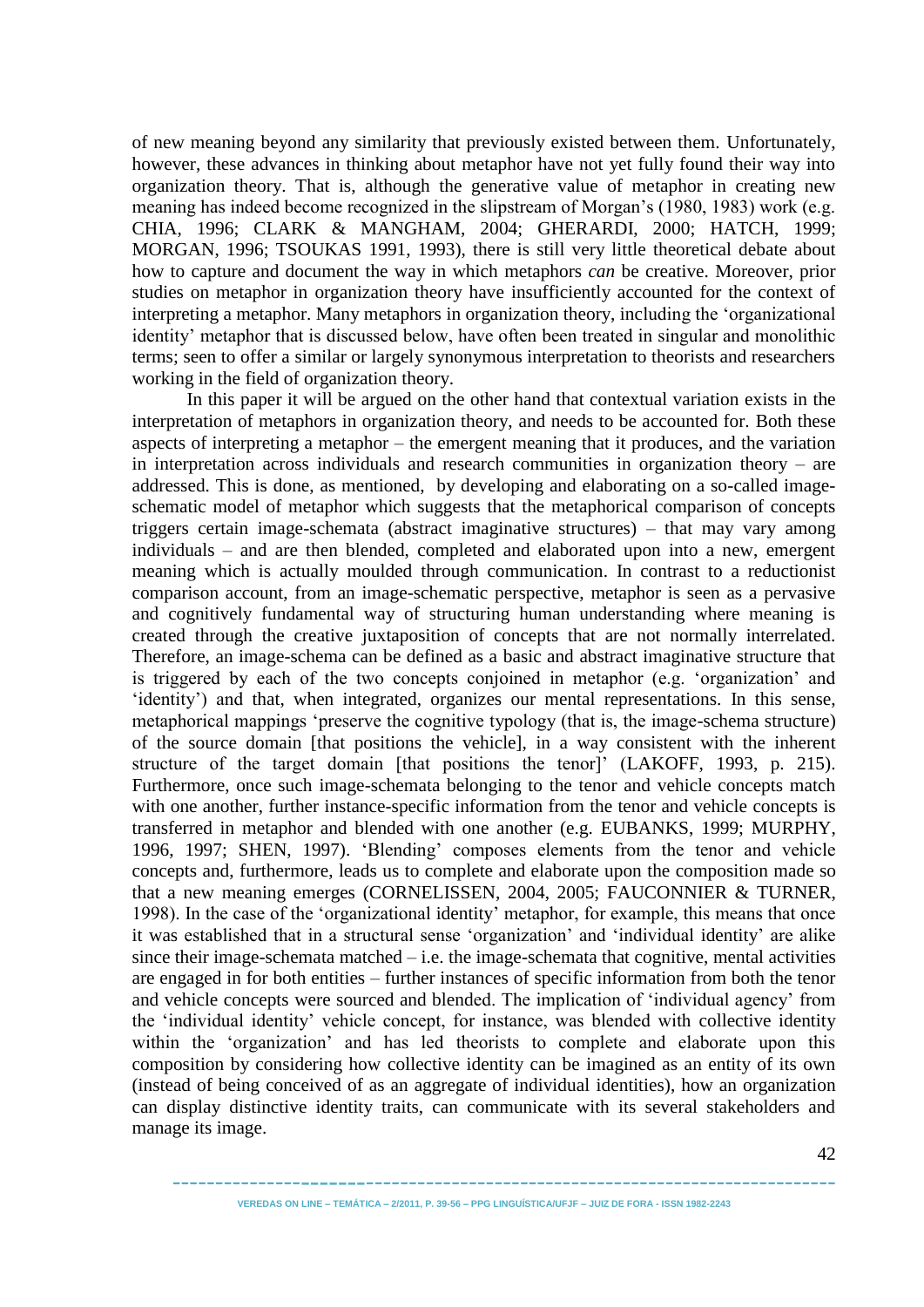#### **2. Metaphors as discursive forms of life: for a psycho-semiotic approach to metaphor**

Seen from this image-schematic view, each metaphor leads to meaning creation and provides for a particular understanding of the world of organizations. Due to this emergent meaning, metaphors may thus provide startling new images and new ways of understanding organizations that in any case were inconceivable before (CHIA, 1996; GHERARDI, 2000; MORGAN, 1980, 1983; WEICK, 1989). Accordingly, metaphors have both a structural power as they give concrete form to worldviews, and a generative nature, since through metaphors people are allowed to create totally new interpretative perspectives (LAKOFF & JOHNSON, 1980; ORTONY, 1993). In this sense, metaphors are precious and efficient resources that help people and/or communities to shape the network of interpretative pathways where their culture is recognizable. Actually, it is through discourse that personal and social identities are shaped and communicated. The semiotic and discursive approach to metaphors aims at highlighting its ability to create possible worlds, which is produced by the human desire to "go beyond" the logic of identity and exchange to share the "logic of otherness and excess‖ (PETRILLI 2006, p. 81). Metaphors create possible worlds since they intercept reasons of analogy between cognitive areas, but also because they enlighten the relational profile of interlocutors, disseminating traces of both the enunciator and his ideal addressee. A psycho-semiotic approach focuses on the discursive nature of metaphor, namely on its being an "effort after meaning" (MININNI, 1986). Such perspective might contribute to understand organizations as complex web of meanings, as discursive constructions, being metaphor one of its most important bricks.

#### **3. Metaphor as a resource of diatextual analysis**

Metaphor is one of the discursive resources of diatextual analysis since it opens unexpected views on the mysterious procedures which constantly translate claims of meaning into discursive modes suitable to specific situations. The *diatext* is a semiotic instrument for Critical Discourse Analysis aimed at catching the dynamic and negotiated nature of any communicative event. In their happening, texts are diatexts, for two main reasons which are recalled by the same word 'dia-text' (from the Greek prefix 'dia', through). Actually, sense does not reside permanently within the texts; rather it goes through them as a result of the conjunct action of the enunciators, who negotiate the frame of the situation (stake) where they are actively involved. The notion of diatext aims at making explicit the principle organizing the links between "what is said by the text" and "what can be said through the text by those taking part in the dialog". The links take shape in three dimensions: "field", "tenor", "mode" (HALLIDAY 1985), that indicate topic, relational tone and style of the discursive event. Communicative events shape their sense (also) through their being "texts". The researcher respects the text so much that he refuses any systemic operation of cutting it in lower analysis units (words, phrases, paragraph, etc.), assuming that its meaning can be drawn only through an holistic attitude. Obviously, the analyst may focus on some segment of the "corpus", but his main interest is to enhance their contribution to the "spirit" of the text. Such a holistic approach is sustainable if the researcher is aware of his own fallibility and partiality. The diatextual researcher starts from the assumption/premise that the meaning of a discourse could be captured by answering three basic questions: Who is saying it? Why does he/she say it? How does he/she say it? These questions have an ethno-methodological valence since first of

43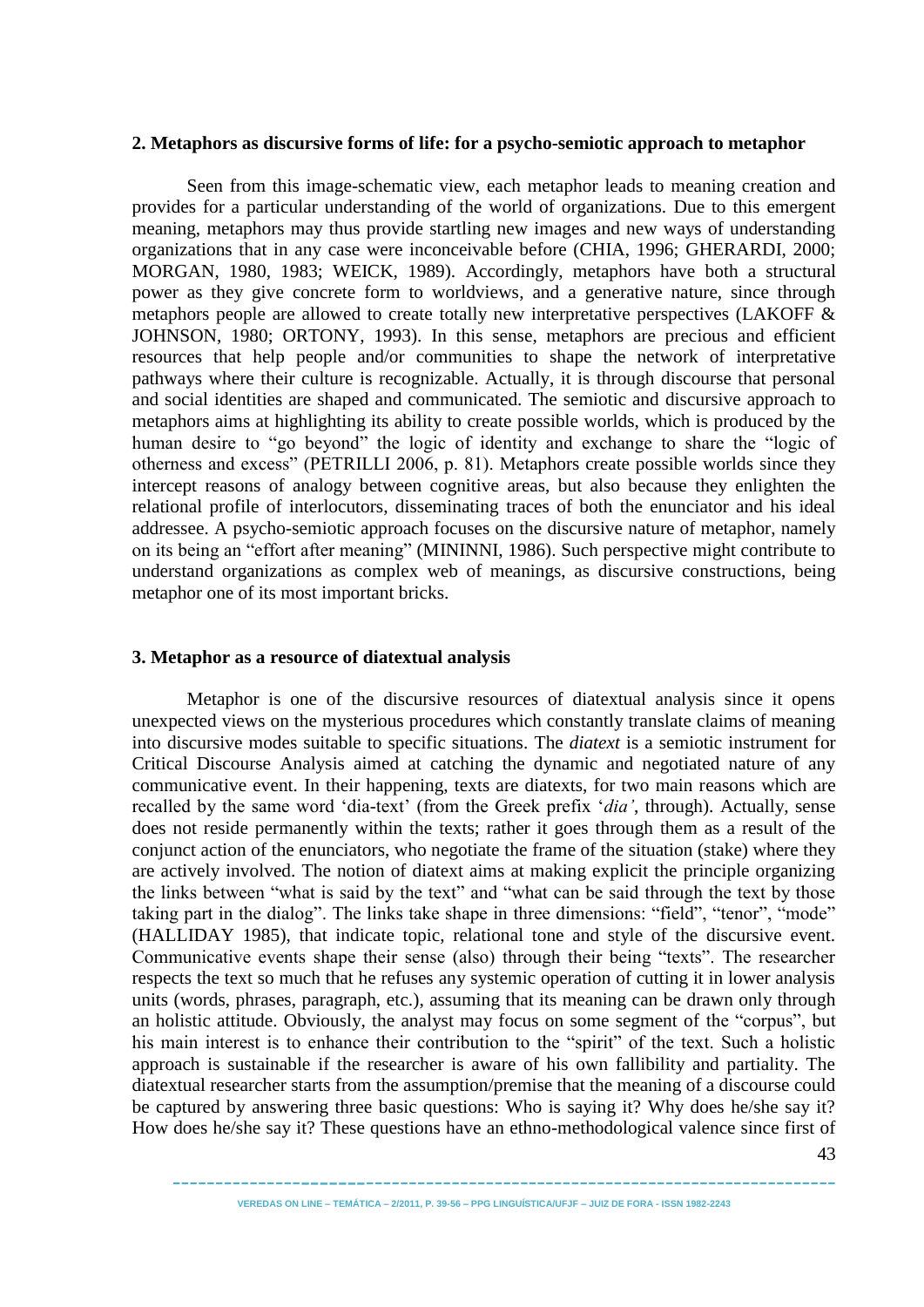all they guide the practices of comprehension of those who participate to the communicative event. To take part in a conversation (and/or to come into a dialogical relationship) means to grant such an enunciative contribution of sense, as to show who is speaking, what could legitimize what he/she is saying and which is its claim of validity. These questions do organize the interpretative procedures of a diatextual researcher, since they also shape the ―SAM Model‖, that is a series of markers which allow us to point out the *Subjectivity*, the *Argumentation* and the *Modality* of discourses and thus to catch the meaning within the dynamic of reciprocal co-construction of text and context of enunciation. The first question (*who says what?*) aims at clarifying the way the text speaks of its speakers(/subjects), by weaving the complex link with the image the enunciator elaborates of him/her self and of the addressee. The traits of *subjectivity* which could be revealed through a diatextual analysis are *agentivity markers (*what shows if the enunciator is source or goal of action), a*ffectivity markers* (what highlights the emotional dimension of texts), e*mbrayage*/*debrayage markers* (what reveals whether the enunciator is involved or not). The second question (*Why does he/she say that?*) points out an axis of semiotic pertinence which allows the discourse to "articulate arguments", that is to organize "meanings why", to give voice to reasons and aims at why one says what says. The traits of *argumentation* which could be investigated through the diatextual analysis are: *the "stake/enjeu" markers (*aims and interests animating the text), *narrative markers (*scenes, characters, models of action), and the network of *logoi* and *antilogoi* activated within the several narrative and argumentative programmes. The third question (*how he/she says that?*) focuses on the articulation of the "*dictum*" and of the "modus" of discourse according to which the meaning is shaped, that is, acquires a *Gestalt* quality which could be evaluated as "good" or "bad", "nice" or "naughty", "effective" or "insipid" etc. The traits of modality which could be investigated through diatextual analysis are *meta-discursive markers (*expressions of comment and reformulation), *discourse genre markers* (reference to the typology of text and intertextual references), o*pacity Markers* (rhetorical figures, frame metaphors, etc). Diatextual analysis is a proposal for a "subjective" interpretation, with the explicit awareness of the particular and the fallible nature of its results. The analysed text links the subjectivity of the researcher to the subjectivity of enunciators. The researcher expresses his/her subjectivity first in a series of options which are previous to the data analysis, starting from the definition of the "topic", object of analysis, up to the selection and the collection of the *corpus* and to the focalization of the pre-theoretical point of view (or ideological orientation) to enter the text. Subjectivity in the methodological practice of the diatextual researcher is also congruent with the aim of investigating the presence of other "subjective" voices within the corpus, which is the identity position the text achieves for the interlocutors it meets. The text is like a mirror, since it shows who the enunciators are and how they act in it. The present contribution is aimed at showing only some of the procedures of the diatextual approach that are those with a greater *metaphorical* pertinence.

## **4.The study**

## **4.1.Aims, participants and methodology**

The "transfiguring charge" (MININNI, 1992: 89) of language reveals itself as a very useful device for concretely shaping meanings in the organizational context. Therefore, the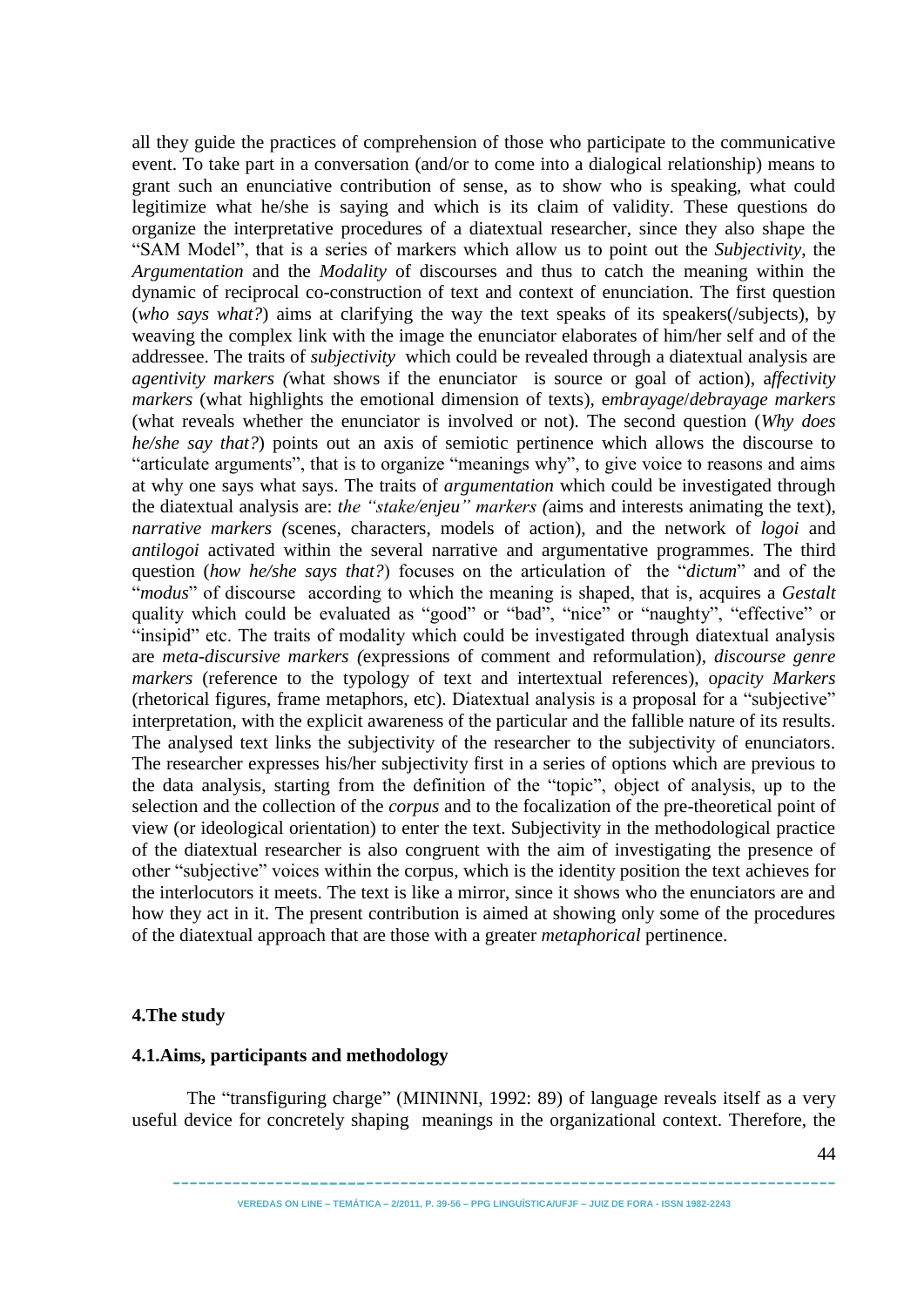analysis of metaphors might enhance the interpretation of how organizations are *told* through individual experience. In line with such assumptions, two different studies conducted with a group of 38 workers, belonging to two small medium-scale enterprises in the south of Italy are presented. Metaphors were adopted as one of the main diatextual clues used to trace the dialogical tension between "text" and "context" of enunciation and/or of reception (MININNI, 1992; 2003).

Both studies were research-interventions aimed at investigating organizational identity, through employees' satisfaction and sense of identification. In both cases, participants were invited to give us a representative metaphor of their organization. The first study involved a sample of 18 workers (2 women and 16 men) employed at the O.M.P. a mechanical small enterprises located in the south of Italy. The second study involved a group of 20 workers (10 women and 10 men) employed at the D.C.I., another small manufacturing enterprise in the south of Italy.

### **4.2.The metaphorical construction of organizational identity**

The analysis of the analogical scripts used by the respondents in the first organizational context at the O.M.P. allows pointing out two opposite interpretations of organizational identity (objects versus relationships). The first pole focuses on the static metaphors of "**machine**" and "**condominium**".

1) "It is very difficult to find an image. A machine made up of different elements each element accomplishing its own task."

"Ritengo sia difficile trovare un'immagine. Una macchina composta di tanti elementi ognuno svolge il proprio compito" (man, 40 years old)

2) "Certainly a machine a working machine. This is the context of this organization family or not because the aim to produce takes all time and space it takes much time we are a family of singles."

―Una macchina sicuramente che si vuol fare funzionare. Questa è la realtà di questa azienda. Famiglia no perché il desiderio di produrre è così prende tutto, il tempo e lo spazio occupa molto tempo. Siamo una famiglia di single." (man, 38 years old)

3) "A condominium where there is an administrator and all inhabitants a condominium made up of 89 stages as much as the employees are each stage has its employee who knows the others but minds his businesses the administrator is G. the employer"

―Un condominio dove c'è un amministratore e tutti i condomini un condominio di ottantanove piani quanti sono i dipendenti ogni piano ha il suo dipendente che sì conosce gli altri, ma non più di tanto. L'amminsitatore è G. il titolare." (woman, 52 years old)

In this case, the organization is presented as a rigid structure determined by the com-presence of its parts rather than by their co-habitation. The use of such analogical repertoires gives to the organization a pure instrumental function (production), thus interpreting workers as rational beings whose unique aim is to contribute to global production.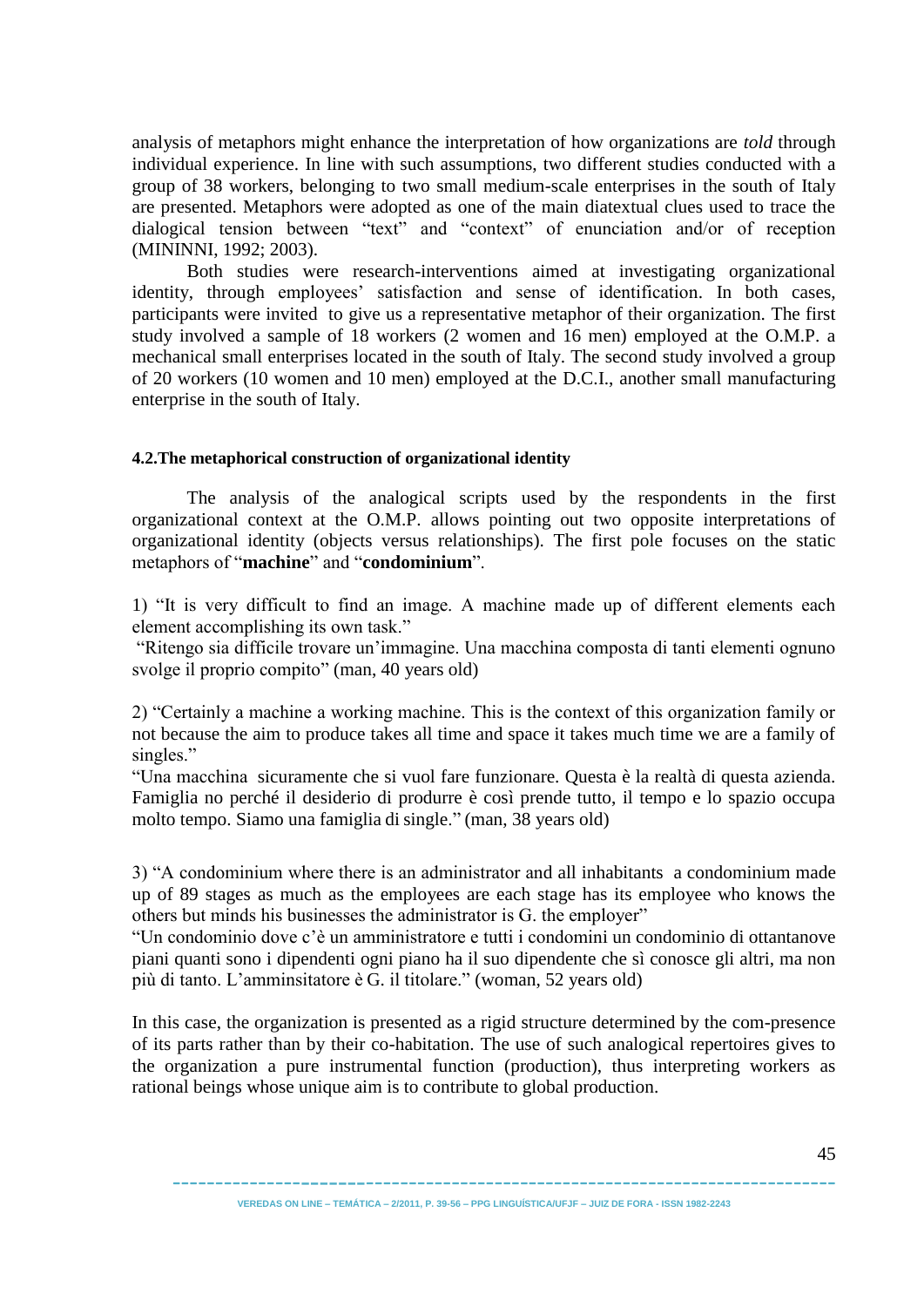The second pole enhances a more relational interpretation of the organizational context. The most significant metaphor here is that of the "**family**". The organization is seen as a context where every worker might find support and collaboration to reach common goals.

The metaphor of the "**family**" develops other metaphorical scripts aimed at enhancing the relational value of the organization. For instance, the metaphor of the organization as a "hand", that is an executive unit, made up of elements (the "fingers") having peculiar functions and features: it is their complementary nature that warrants the whole functioning of the organization (example 4).

4) "a family actually it is a family Certainly sometimes there are different points of view but in the end thanks to the collaboration of all of us we find a solution. As the fingers of a hand we are all different this is what happens in a family, in private life, in working life, etc." "Una famiglia, ecco in realtà una famiglia Certo a volte ci sono dei punti di vista delle divergenze a seconda del punto di vista però alla fine grazie alla collaborazione di tutti si arriva a concretizzare. Le dita della mano non sono tutte uguali questo succede in famiglia, nella vita privata, sul posto di lavoro, da tutte le parti" (man, 50 years old)

The shape of the hand functions as analogy of the reciprocal help expected in the organization, even because it recalls the idiomatic expression "to lend a hand". The frequent repetition of terms such as "help" and "collaboration" confirms the fact that the enunciator interprets the organizational action in terms of **reciprocal support**.

5) ―a big family, since here the relationship with the employers is familiar the relationships are good friendly we joke also with the employers we have grown up together, there is a confidential relationship as in a family".

―Diciamo la paragono ad una grande famiglia, perché qui il rapporto che c'è con i titolari è praticamente come una famiglia perché i rapporti sono buoni sono amichevoli si scherza anche con i titolari siamo cresciuti insieme, c'è un rapporto confidenziale, cioè è come in una famiglia". (man, 44 years old)

Nonetheless, the metaphor of the "family" is so rich as to specify other meanings as suggested by example 5, where the interlocutors evoke the metaphor of the "big" and "enlarged" family, in order to underline the **process of growth** which leads a small family to become bigger as time goes by.

A different use of the family script is the one which compares the organization to a **"mother duck**" and the employees to the ducklings (example 6).

6) ―An image linked to the organization a mother duck. You know like a big duck that embraces all our organization is this where all ducklings are always ducklings if one gets lost and leaves the pathways they get you they make you turn around as she wants they leave you a little bit of autonomy but as long as you do not go out the key points they establish to you". "Un'immagine legata all'azienda una mamma anatra come la grande anatra che abbraccia tutti quanti l'O.M.P. mi sembra questo. Dove tutti gli anatroccoli sono sempre anatroccoli alla fine,se uno esce dal tracciato ti riprendono ti fanno girare sotto di lei come vuoi però se uno esce ti riprendono. Ti lasciano un po' di autonomia, ma appena esci fuori certi paletti che hanno loro non esiste". (woman, 25 years old)

Such animalization is very interesting for the peculiarity of the behavioral routines such water birds display, as they generally move and explore the context collectively. Although there is a certain degree of freedom and autonomy, there is something special in the

-----------------------------------------------------------------------------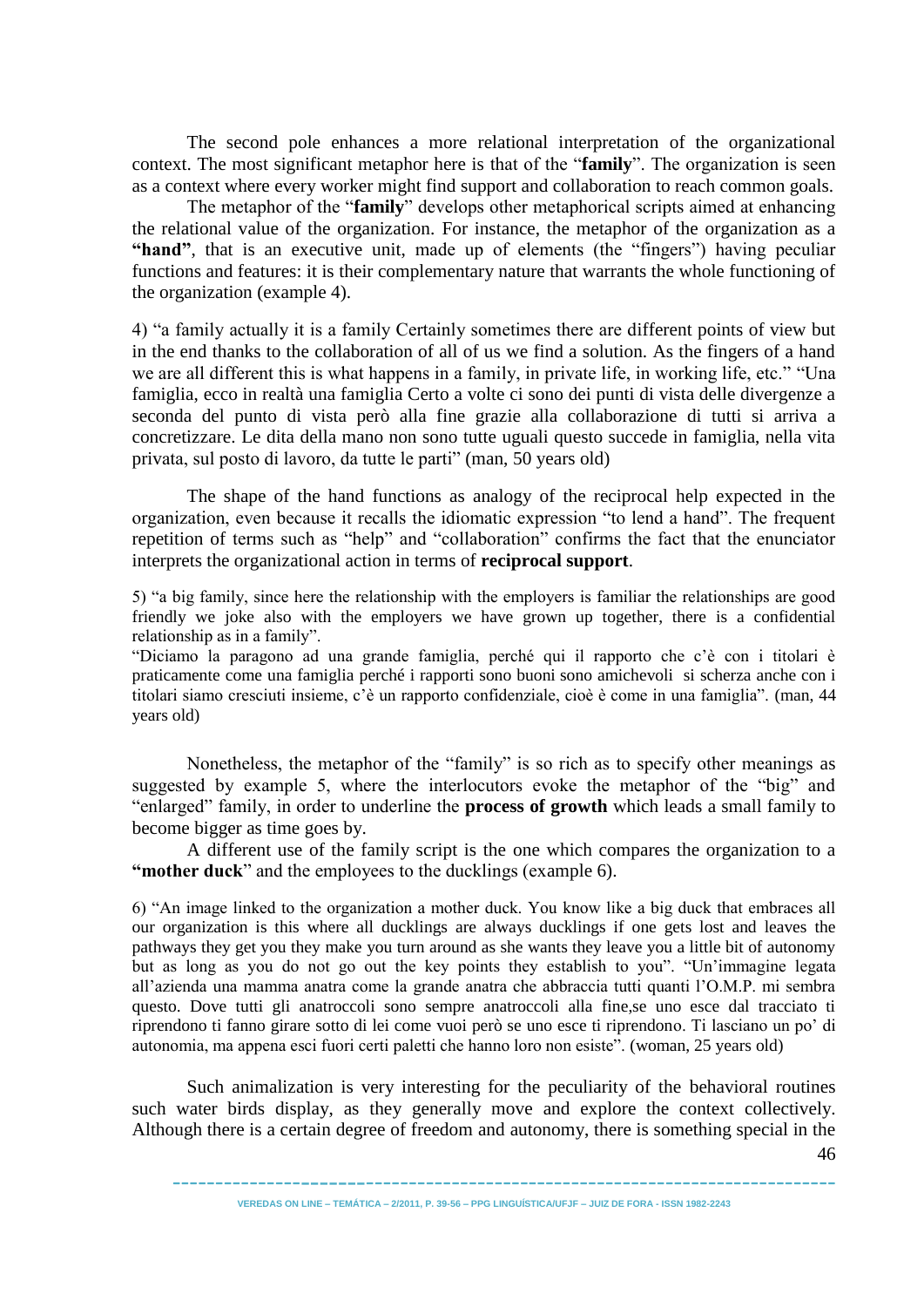relationship between mother duck and ducklings which pushes the latter to stay closer to the mother. Something similar happens even to the "kids" of "mother O.M.P.". Though quite independent in their activity ("they make you turn under her as you like but"), each worker feels the power of his/her professional relationship, which invisibly links everyone to the organization coordinating collective action and avoiding any kind of anarchy. The use of such metaphor - the "mother duck" embracing her ducklings although encouraging them to move away - highlights the importance experienced by this group of workers of **sharing and belonging** to the same organizational culture, which is a secure base to explore and to develop one's own professional identity.

Quite different is the experience told in example 7.

7) ―A familiar image we are 80 employees, nonetheless we are an organization narrow minded it is an hen conceived by them and they do not want give the egg to nobody since they feel deprived".

―Un'immagine familiare. Siamo un'azienda con ottanta dipendenti, però in fin dei conti siamo un'azienda piccola di cervello è una gallina concepita da loro e l'uovo non vogliono darlo a nessuno perché si sentono derubati". (man, 36 years old)

The image of the "family" degenerates into the metaphor of the "**hen/egg**". The analogy between the organization and the hen is precious for the enunciator in order to comment on the narrow-minded behavior of the management. In this case, the "familymetaphor" is used to evoke the sense of attachment felt by a mother toward her baby. Such feeling sometimes must be even ambivalent since it might become possession. This is what happens at the OMP. Actually, according to the worker interviewed, the management is very reluctant to separate from their "egg" since to rely upon skilled and competent workers would mean to lose a little bit of power ("they feel deprived"). Then, they often decide to keep material and symbolic resources for the self, thus hindering any chance for personal and professional development of its members and of the whole organization.

A different analogical script is the one comparing the organization to an "oil platform".

8) "Do you know the oil platforms in the ocean where coal oil id extracted? This is how I see this organization I see our country and this organization in the middle. A place of wellbeing, of wealth, a resource". "Hai presente le piattaforme petrolifere che estraggono petrolio in mezzo all'oceano? Così la vedo quest'azienda immagino il nostro paese e questa azienda al centro un posto di benessere, di ricchezza una risorsa". (man, 45 years old)

This image depicts the O.M.P. as the main source of prosperity of a wider national context, which is not particularly flourishing. The context which surrounds the organization is described as a huge expanse of water in the middle of which there is only a source of wealth: the O.M.P. Such analogical script describes the organization as the unique glimmer of hope in a *mare magnum* where everything appears shapeless and uniform. Actually, the image of the oil platform focuses attention on the productive function as a salient feature of the organization; nonetheless the enunciator follows a wider interpretative strategy. He underlines the contribution that his organization gives to the surrounding context, thus offering a future to the community thanks to its potentialities. Therefore, by defining the organization as a "resource" and thus marking the self-centered references to the context ("our country"), the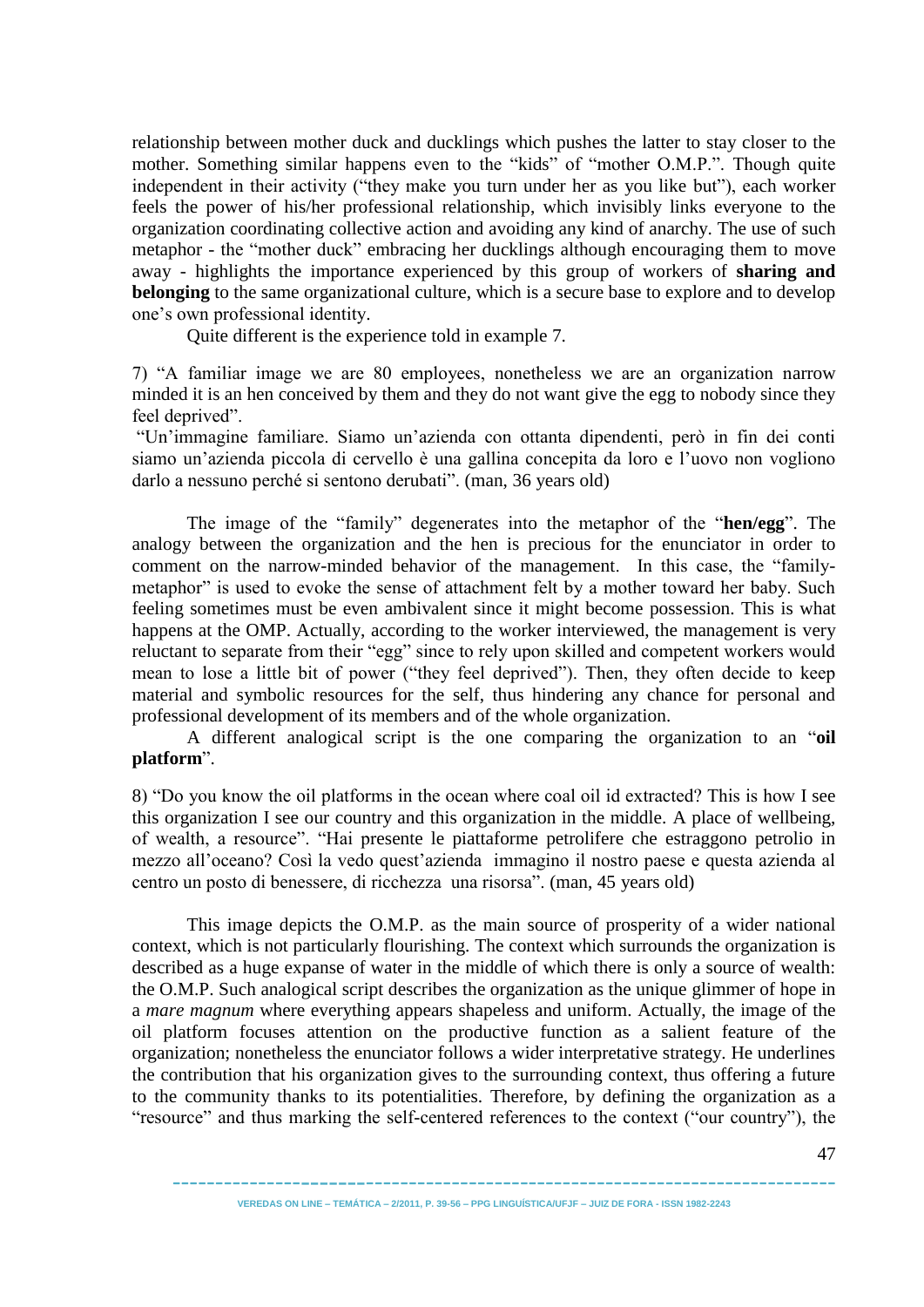enunciator constructs a text whose frame of meaning underlines the opportunity for development that the organization represents for itself and for the rest of the context.

The analysis of the organizational metaphors permits the revelation of how within the O.M.P. there are actually two cultures which live together: the first one which is strongly static and rationalistic, meaning individuals as tools to meet efficiently the objectives of a system which has already planned and decided its options, the second one which is highly dynamic and attributes value to each interactive action of its social agents.

### **4.3.Metaphorical fragments of organizational life**

The analysis of this second context of exploration too shows how metaphors could be adopted as a discursive strategy aimed at constructing and organizing symbolically their personal version of organizational experience. From an operational point of view, metaphors do activate a comparison between different areas of experience which move from a source domain to a target domain. The source domain is projected into the target domain through the use of an icon. In this way, participants were invited to associate the meanings connected to both domains, thus specifying and constructing one' own object of discourse. The first experiential object which emerges from the diatextual analysis is **job**, which is associated to the importance attributed to one's own role, to shared goals and to common coping strategies. The importance of one's own role is evoked by the metaphor of the "**railway tracks**" and by that of the "train": one's own job is perceived as the tracks which are essential as to allow to the train-organization to continue travelling.

9) "My job is on the track where the train goes on, that is if you eliminate that track the train stops. Then if I do not accomplish my tasks, they cannot go on with their work and call for me anytime." "Io ho un lavoro che è uno dei binari su cui viaggia il treno, cioè togli quel binario e il treno si ferma. Quindi, se non faccio io un dato lavoro, giù si bloccano e ogni volta mi devono chiamare"(man, 50 years old)

Actually, the awareness of how important one's own role is implies a sense of **involvement and commitment** which is a precious part of the meaning people attribute to their professional experience: "downstairs they stop themselves and are obliged to call me at anytime, then I feel quite involved".

The domain of **union**, expressed through the metaphor of "**marriage**", recalls the condition of **aims sharing**. This condition might be realized through participation and through a profound sharing of the future vision of the organization, which is thereby projected toward growth and development.

10) "I mostly espoused their vision, not simply the tasks they gave me" "ho sposato" maggiormente il loro modo di vedere le cose, non tanto il lavoro da fare o meno" (woman, 47 years old)

The meaning attached to job involvement is further enriched by a playful metaphor: job is a

"**game**", something which gives pleasure and fun as long as it is not seen as an obligation.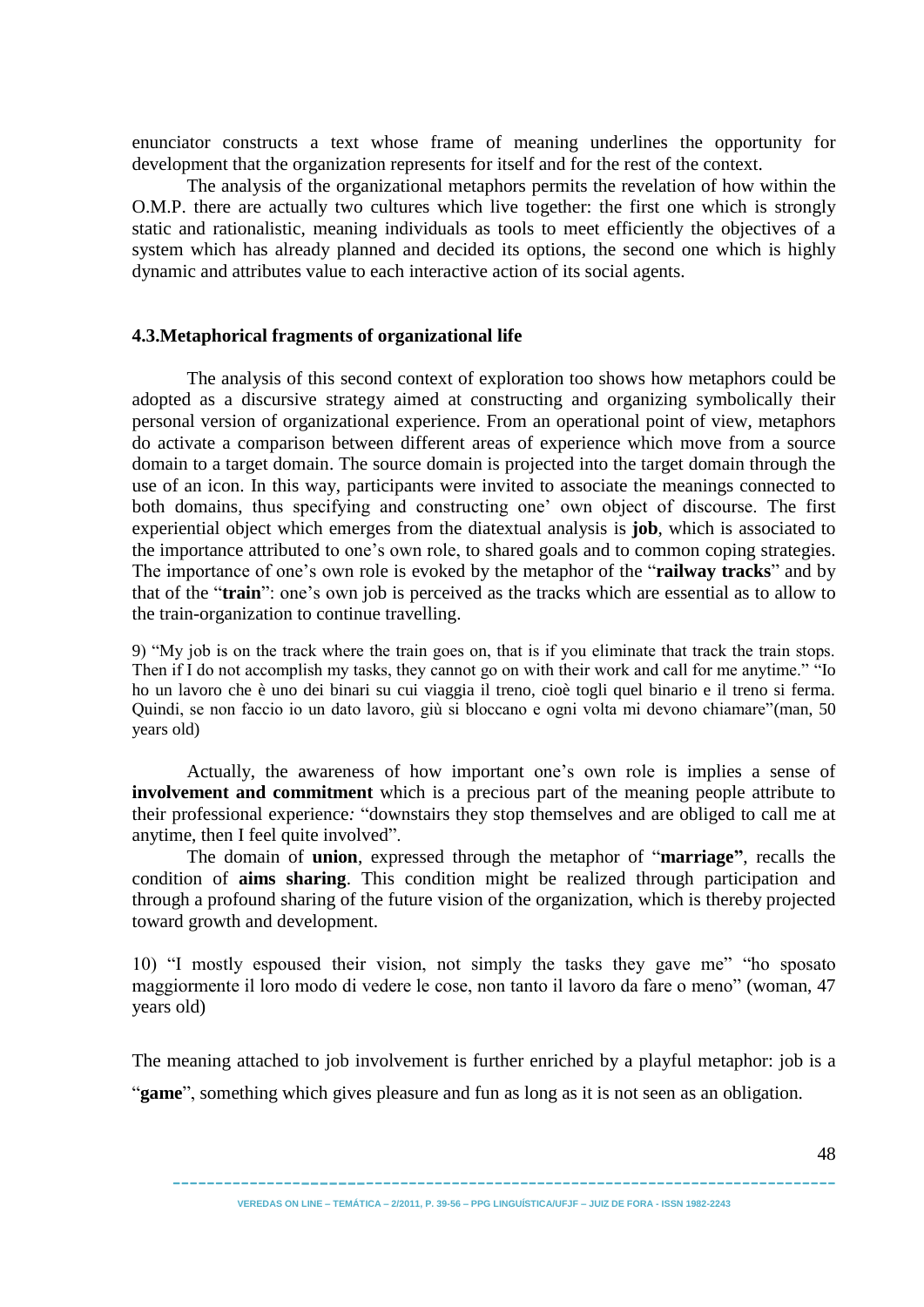11) "To me my job is almost a game, since it is what I like to do. As long as I will see it as a game I think I would like to do what I actually do" "per me io lo vedo ecco il mio lavoro finora l'ho sempre visto come quasi un gioco, perché è una cosa che mi piace fare. Fino a quando lo vedrò come un gioco penso che mi piacerà fare quello che faccio" (man, 60 years old)

A second experiential object constructed by the metaphorical resources emerged from the discourses of participants is organization.

*12)"As an iceberg (…) it has more inside rather than outside, than to let what is inside go out would be a great contribution to the strengthen the bases of what now is simply a top" "Come un iceberg (…) cioè di sommerso ha molto più di quello che emerge, quindi cercare di tirare fuori quello che effettivamente è sotto contribuirebbe a consolidare le basi di quello che adesso è solo una punta"(man, 49 years old)*

The participants choose to outline organizational identity trough metaphors evoking the idea of **superiority**. One's own firm is described as a winning organizational model as compared with the *competitors* living the market, not only because it is a leader at a national level within the specific product sector, that is wood window frames ("it owes prestige and is an undisputed leader at a national level"), rather even at a more general level ("as compared to the other organizations' managing models"). Nonetheless, such superiority might be better managed as organizational strategy if it would be given to the organization a greater outer visibility: customers who first enter the firm, confronting their previous ideas on the D.C.I., understand that "what is submerged is much more than what emerges". The base of this iceberg should be reinforced: this would allow the top to emerge, thus strengthening the trust customers put in the organization. To do this, it could be sufficient to show outside organizational identity ("what the organization actually is"). As a consequence, clearness of one's intentions is a fundamental tool as to reach such goal: the firm should clarify to its several external interlocutors the process of evolution which has led – through time- the D.C.I. to be the present organization.

When the focus of attention passes from the notion of organization as a collective entity to the single human resources who live and work in it thus supporting its growth, the metaphor used by the participants is that of **victory**: the single individuals are the actual strength point of the organization, the element which allows the organization to be successful on the market.

13) "Ah according to me one of the strengths of the organization are all the people work for it, then as I say, just to make an example, if the Ferrari wouldn't have had Schumacher would it have won the world championship?"

―Ah secondo me il punto di forza dell'azienda sono tutte le persone che ci lavorano all'interno, per cui diciamo:: io dico spesso, faccio un esempio, se la Ferrari non avesse avuto Schumacher non avrebbe vinto il mondiale, no?"(man, 35 years old)

As the Ferrari would have not won the world championship if it would have not had Schumacher, the D.C.I. would have never reached the goal sit had without the constant support of all the individuals involved in it. Actually, the growth of the firm is also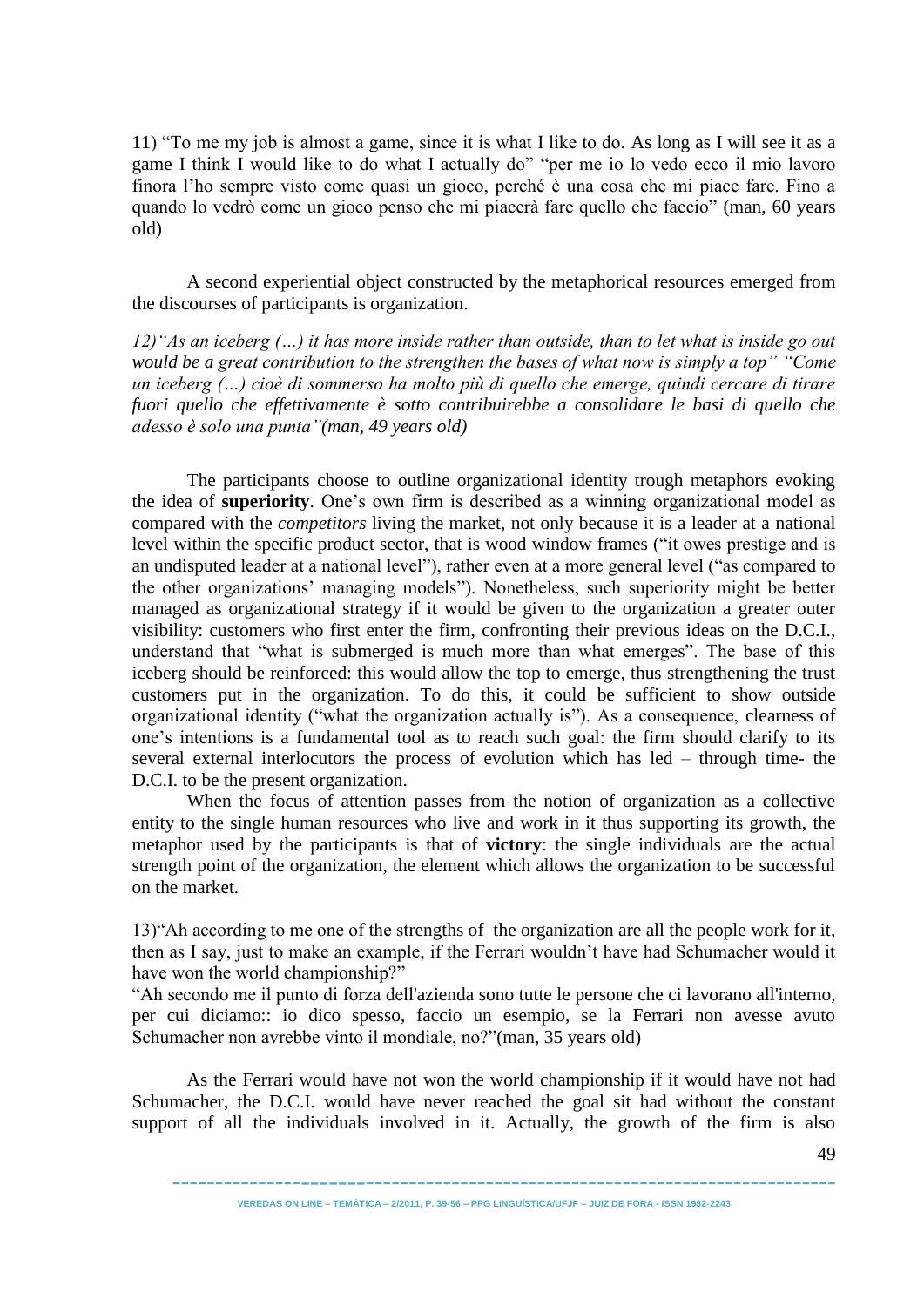represented through the metaphor of a **bubble**, which grows on thus also risking to explode if not converged into an adequate structure. This is what is happening at the D.C.I. Having reached high levels of growth and development in the few recent years the firm-bubble risks exploding if not efficiently and adequately supported in such a process, with severe and uncontrolled consequences for all those people who work there.

The nexus between the needs and the objectives of the individuals as well as of the organization is exemplified by the use of two metaphors: the **boat** and the **navy**.

14) Then if the boat goes in a certain direction we should all know that we have to follow the same direction, because if we decide we go to the north and then the management change the direction and decide we should go to north east without communicating this decision to us, we go on following the north since this was the agreement"

―cioè la barca se va in una certa direzione lo dobbiamo sapere tutti che dobbiamo andare nella stessa direzione, perché se oggi parliamo che dobbiamo andare a nord e dopo un po' la direzione decide di andare a nord est, però non lo ha detto agli altri, noi continuiamo ad andare a nord, sapendo che ne abbiamo parlato sei mesi fa che dobbiamo andare là, andiamo in quella direzione" (man, 39 years old)

Each worker follows one's own professional objectives on board of a "small boat". Nonetheless, the coordination of individual objectives and actions allows people to abandon the "boat" and to join the "navy-organization". Such a metaphor not only evokes a difference in terms of dimension (the navy is bigger than the boat), but also in terms of efficiency and success in the realization of specific aims (the navy is faster and thus might go farther). All such assumptions might be achieved only if there is a common view about the direction that the navy-organization should follow. Indeed, while the course and the speed of the boat depends exclusively on the autonomous decision of the individual; each decision about the destination and the route of the navy should be negotiated and shared.

15)―I was in a little boat that was all mine, a little boat where I had the control and everything worked than I decided to go and join a ship since I liked and shared its direction which was mine as well of course with my little boat I would have never come to that point, then since there was this chance and I liked the people on the ship I decided to join them as to realise something bigger rather than staying alone and trying to get a bigger boat"

―stavo in una barca che era totalmente mia, una barchetta che comunque era mia e comandavo io, e andava bene, funzionava tutto bene, ho deciso di passare su una nave perché comunque mi piaceva il fatto che andava nella direzione giusta che andavo io con la barchetta però sicuramente io con la barchetta non sarei mai arrivato a quel livello, allora visto che c'è la possibilità e mi piace questa gente, perché vanno nella stessa mia ottica di vedere le cose preferisco accodarmi a loro e riuscire a fare qualcosa di più grande piuttosto che restare da solo e riuscire a farmi una barca un po' più grande"(man, 60 years old)

The metaphorical language is used by the participants even to position themselves with reference to the difficulties in communication experienced daily within the organizational context. Once more, the metaphor of the navy is used: its direction should be clear to everyone and should not be implicit. Actually, the difficulties in communication cause damage to the sharing of intentions: if the navy changes its direction without communicating such a decision, the single individuals would go on to follow the direction they think is the right one.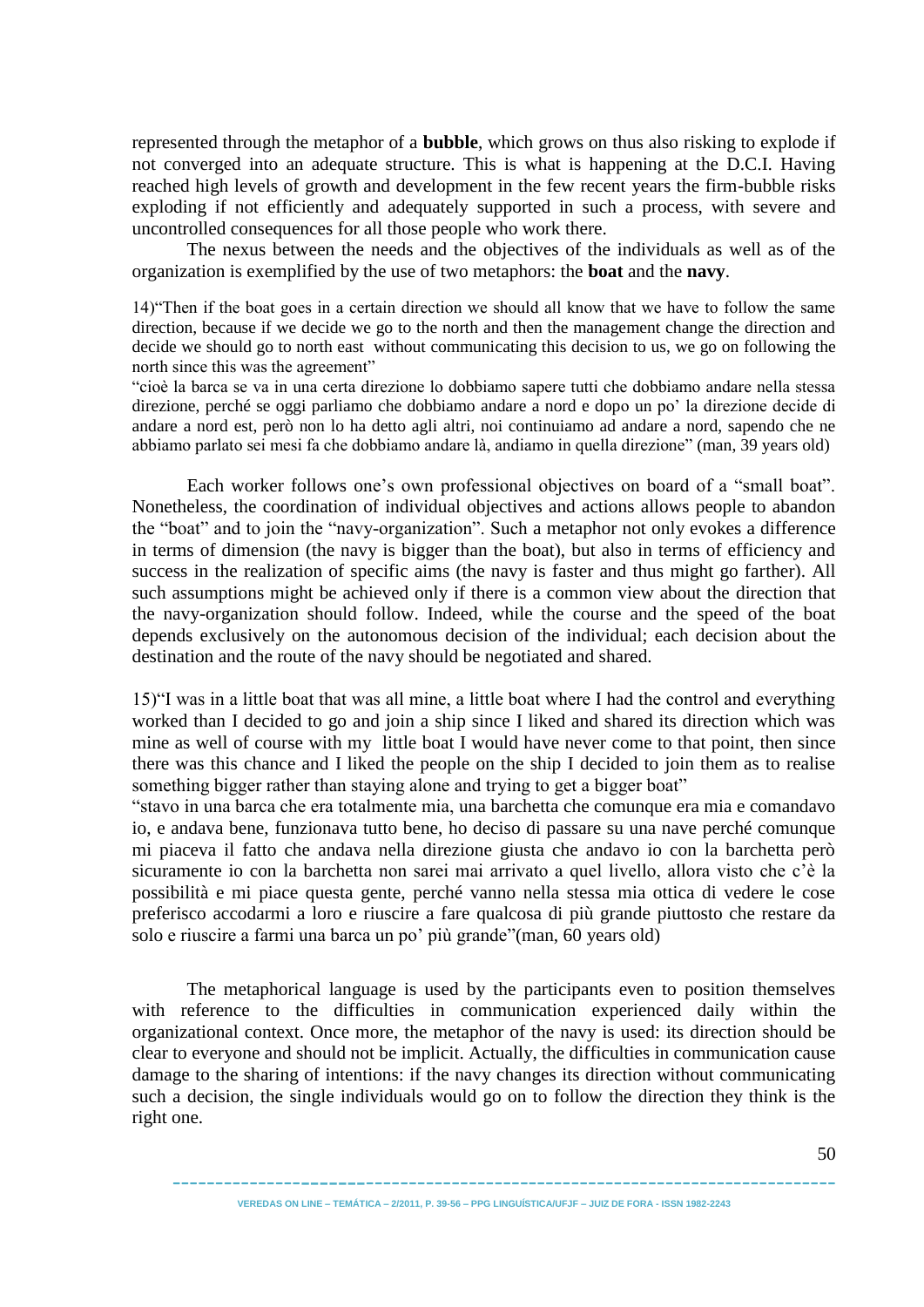Another important aspect is the lack of communication and information about the organization's processes, often generated by a lack of coordination. Starting from the source domain of lack of coordination, exemplified by the metaphor of "two hands", participants complaint about the lack of any necessary information to adequately do their work.

16) Wonetheless, there is not a sufficient communication among us, actually. uhm... yes sometimes the right hand does not see what the left hand is doing." "Però non c'è molta comunicazione, effettivamente. Uhm… si, a volte la mano destra non sa cosa sta facendo la mano sinistra." (man, 45 years old)

The feedback comes only at the end of the process, thus hindering the acknowledgement of the output of any intermediate phase and thus preventing people from giving their contribution to the improvement of organizational processes, producing on the other hand feelings of extraneousness and disengagement.

Finally, a last metaphor proposed by the participants to describe the organization is that of the **oasis in the desert**.

17) Then if I go beyond this organizational context that is it is a sort of oasis in the desert, then we have golden wages" "se poi io faccio il discorso al di fuori di questa realtà, di questa azienda cioè è un'oasi in un deserto, allora gli stipendi che abbiamo qui sono degli stipendi d'oro‖ (man, 57 years old)

The organization is a rare case of positive climate and wellbeing; it is seen as an oasis within the deserted panorama of the local labor market, and as a consequence the workers interviewed define themselves as "privileged". Actually, any complaints about for example the economic condition rather than the improvement of some "soft" dimensions relative to the human resource management (communication being one of them) become less negative as confronted with the other organizational local realities.

The third experiential object constructed by the metaphorical discourses of participants refers to the collocation of one's self within the organizational context and then to the meaning attributed to one's own job.

18) "In the end you feel like a fly who goes back and forth to act as a stopgap and in the end it is absolutely useful"

―alla fine ti senti collocato cioè una mosca che va tappando tutti questi buchi che poi alla fine ... non serve assolutamente a niente"(man, 32 years old)

19) "I accomplish two different tasks, the one having nothing to do with the other, in a sense they are two different planets." "Svolgo due mansioni molto diverse l'una dall'altra, non c'entrano niente, sono due pianeti diversi" (man, 37 years old)

A very impressive analogical frame recalls the experience of **disorientation** as "a fly who goes back and forth to act as a stopgap". Such a sensation should be connected to the lack of a precise definition of roles, tasks and assignments. Sometimes, the pressure to manage the complexity of all organizational practices and processes lead to a temporary "collocation" of workers in roles which are not theirs, thus deeply influencing work attachment and feelings of usefulness. To this sense of disorientation, a perception of

51

----------------------------------------------------------------------------- **VEREDAS ON LINE – TEMÁTICA – 2/2011, P. 39-56 – PPG LINGUÍSTICA/UFJF – JUIZ DE FORA - ISSN 1982-2243**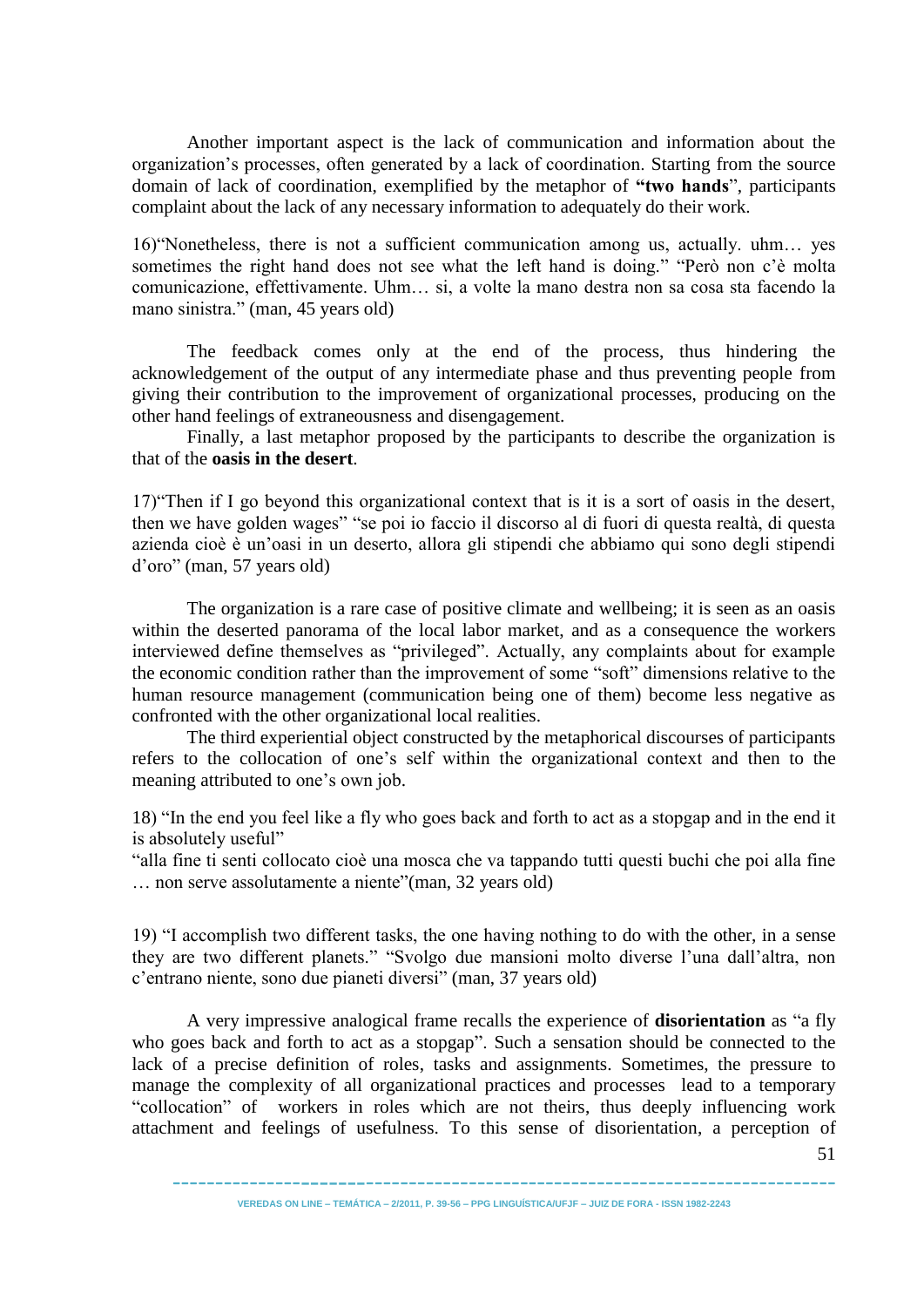disjointedness is associated, which derives from the great heterogeneity of tasks and assignments that sometimes "have nothing to do with each other, are two different planets".

The definition of professional identity is further highlighted by the definition of one's own competences in terms of "cards to play", which is as an important background on which the workers know they could count, since they are the result of pains, sacrifices and experience.

20) T think I have the right cards, the abilities and the preparation to go on, on the other hand I see... eh! Nonetheless I go on sacrificing myself" "credo di avere le carte giuste, le capacità e la preparazione per poter andare avanti, invece vedo... eh! D'altro canto i sacrifici continuo a farli" (man, 57 years old)

Nonetheless, not always the organization manifests appreciation toward the engagement of individuals, even because the feedback on the job is a lacking element.

Most of the interviewed workers manifest a convinced involvement toward their profession, defining such feeling as a sort of "**vocation**" toward the organization and toward one's own job: as the priest who accomplishes his tasks led by his faith, the worker daily accomplishes his duties since he "feels it".

21) "a role should be felt. I mean like the priest who feels his role" "bisogna sentirlo il proprio ruolo, cioè il prete perché fa il prete, perché sente"(man, 52 years old)

The relationship with one's own job is discursively constructed through the use of metaphors that account for different *coping* strategies manifested through organizational action. For instance, the metaphor of the "**uproar**" is used to refer to the domain of impulsiveness and immediacy. Often, the unexpected events of organizational life impose the search for a rapid solution, thus overcoming a rational internalization of good practices, which are a fundamental premise to the s*ense making process.* In this sense, the metaphor of the "uproar" seems to be particularly adequate to represent the temporal dimension of the *problem solving* process which characterizes problematic and conflictual situations within the organization.

22) "I am a very direct and open person, at first I create an immense uproar, since I do not like this way of behaving, but in the end I try to come up with the data, going back and forth to find a solution" " io sono una persona molto immediata, molto aperta, nel senso che lì per lì faccio un polverone, perché non mi va che queste cose non si sappiano, però poi alla fine le faccio, cioè cerco di risalire ai dati, andando da una parte all'altra e risolvo il problema" (man, 47 years old)

Finally, the last analogical frame is relative to the self at work. It uses once more the metaphor of "**marriage**" to highlight the centrality played by work in the process of construction of personal and professional identity and thus to mark the salience of such experience in the definition of one's own project of life.

23) "The two things people choose for the life are work and maybe a wife or an husband  $(...)$ then, from an emotional point of view I chose the woman I love, since I have to spend the rest

52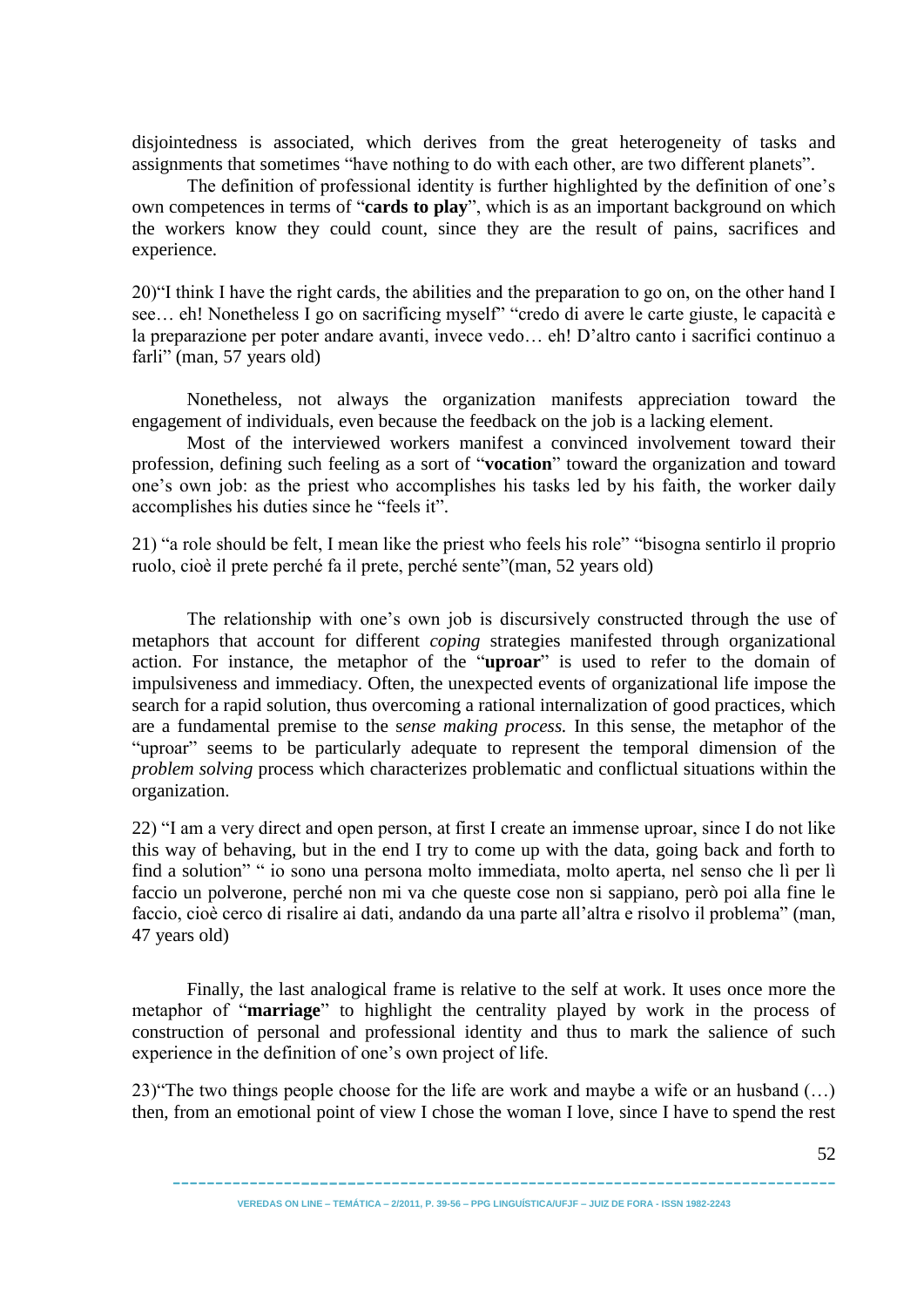of my life with her  $(...)$  the same is for my job work" "le cose che tu ti porti avanti per tutta la vita sono il lavoro e magari la moglie o il marito (…) ecco, dal lato sentimentale ho cercato di scegliere la donna con cui mi sentivo più legato, visto che ci devo passare tutto il resto della mia vita  $(...)$  e la stessa cosa per il lavoro" (man, 38 years old)

Both experiences, that of marriage and that of work, are actually two very important and crucial steps in the individual process of development, two life choices which might deeply influence the course of future life. The relevance of such choices is linked to the temporal dimension, since they are both "things you go on with all life-long"; thus what is very important is the full conviction and consequently the responsibility to keep commitments and decisions made. In this sense, the use of such a metaphor allows us to grasp the profound meaning attached to work experience by the participants: the commitment undertook with the organization might be read as an index of motivation and satisfaction since it derives from a decision made with strong conviction.

## **Concluding remarks**

Metaphorical discourse highlights, with the flash of an unstable bolt of lightening, the semiotic nucleus of human nature, thus stirring the dynamics of both thought and language. The fascination of metaphor constantly renews itself in the mystery of the mind which takes from the expression the pattern that most suits the experience of the world. Thus, the metaphorical discourse fully confirms the magisterial thesis by Bachtin (1928) according to whom *"it is not experience that organizes expression, rather it is expression that organizes experience, giving it a shape and an orientation*‖ (p. 88). Since metaphors are the "constitutive foundations of language" (JAYNES 1976, p. 70), when people use a metaphorical expression, no matter how upsetting it might seem, they attempt to prefigure a context which allows them to enter new scenarios of meaning. Thanks to metaphor, the human species throws the "heart of the mind" *over* the obstacle, challenging the unknown of what resists communication, thereby inviting it to arrange itself in some forms of language which are more familiar to us. With special reference to the case-studies presented in the paper, diatextual analysis has contributed to show that as yeast makes bread grow, metaphors might enrich discourses and allow the construction of a shared repertoire which is fundamental in order to develop and disseminate organizational culture.

### **References**

ARENDT, H. (1978). *The life of the Mind*, New York: Harcourt Brace Jovanovich.

BACHTIN, M. M. (1928). "Novejsie tecenia linguisticeskoj mysli na Zapade", *Literatura I marksizm*, 5, pp. 115-149 (tr. it. in Michail M. Bachtin, *Linguaggio e scrittura*, Roma 2003: Meltemi).

BATESON, G. (1979). *Mind and Nature: A necessary unity*, New York: Dutton.

BLACK, M. (1962). *Models and Metaphors*. Ithaca, NY: Cornell University Press.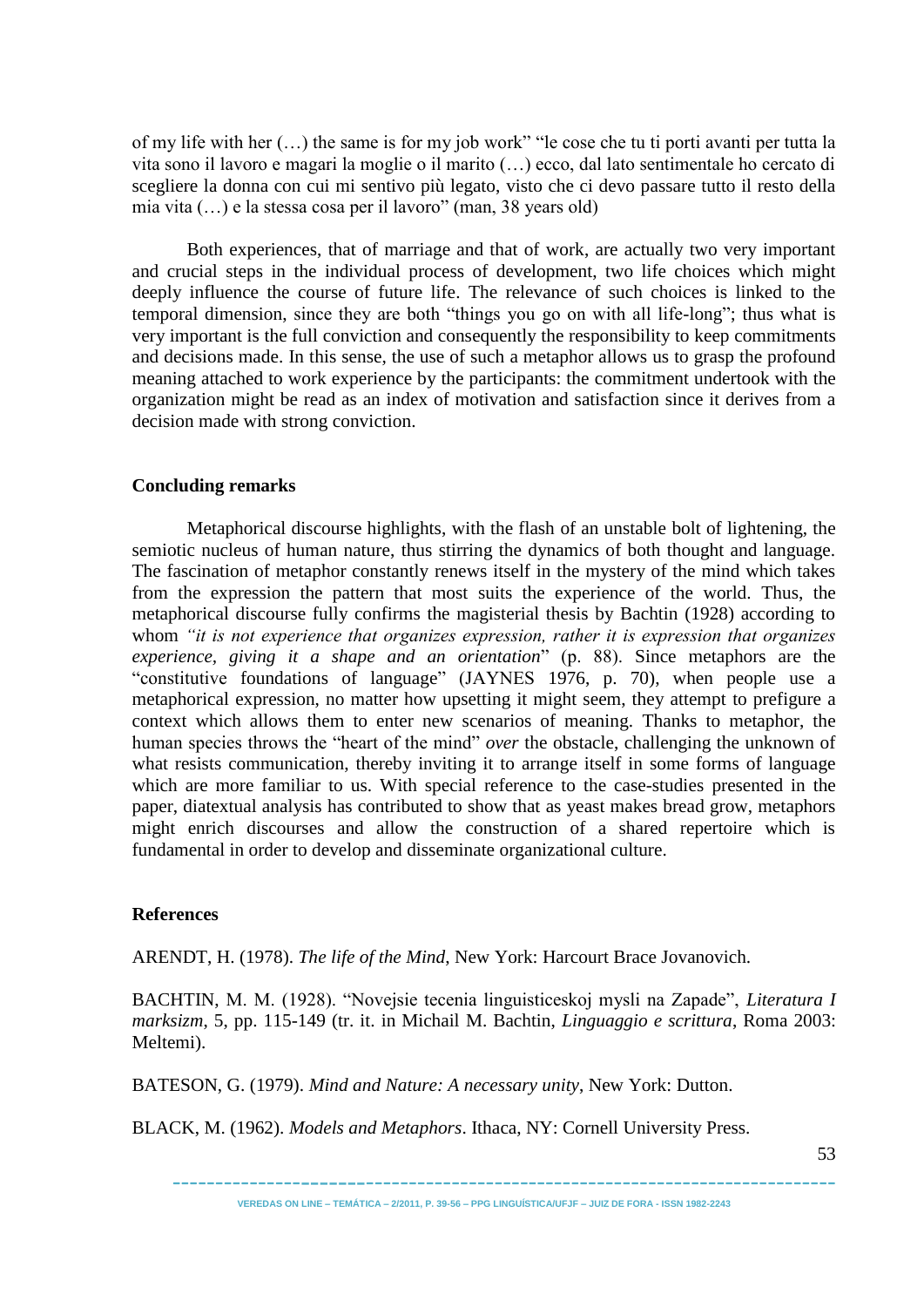BLACK, M. (1979). ‗More about metaphor'. In Ortony, A. (Ed.), *Metaphor and Thought*. Cambridge: Cambridge University Press, 19–43.

CACCIARI, C. (2001). *Psicologia del linguaggio*, Bologna: Il Mulino.

CHIA, R. (1996). 'Metaphors and metaphorization in organizational analysis: thinking beyond the thinkable'. In Grant, D. and Oswick, C. (Eds), *Metaphor and organizations*. London: Sage, 127–45.

CLARK, T.; MANGHAM, I. (2004) 'From dramaturgy to theatre as technology: the case of corporate theatre'. *Journal of Management Studies*, 41, 1, 37–59.

CORNELISSEN, J. P. (2004). ‗What are we playing at? Theatre, organization and the use of metaphor'. *Organization Studies*, 25, 705–26.

CORNELISSEN, J. P. (2005). ‗Beyond compare: metaphor in organization theory'. *Academy of Management Review*, 30, 751–64.

EUBANKS, P. (1999). 'The story of conceptual metaphor: what motivates metaphoric mappings?' *Poetics Today*, 20, 419–42.

FAUCONNIER, G.; TURNER, M. (1998). ‗Conceptual integration networks'. *Cognitive Science*, 22, 133–87.

FISHER, H. (2006). The stuff metaphor is made on, *Semiotica*, 161, 1/4, pp. 147 – 184.

GENTNER, D. (1983). ‗Structure mapping: a theoretical framework for analogy'. *Cognitive Science*, 7, 155–70.

GENTNER, D.; CLEMENT, C. (1988). ‗Evidence for relational selectivity in interpreting analogy and metaphor'. In Bower, G. H. (Ed.), *The Psychology of Learning and Motivation*. New York: Academic Press, 307–58.

GHERARDI, S. (2000). ‗Where learning is: metaphor and situated learning in a planning group'. *Human Relations*, 53, 1057–80.

HALLIDAY, M.A.K. (1985). *Spoken and written language*. Oxford: Oxford University Press. Haslam, A. S., Postmes, T., Ellemers, N. (2003). 'More than a metaphor: organizational identity makes organizational life possible'. *British Journal of Management*, 14, 357–69.

HATCH, M. J. (1999). 'Exploring the empty spaces of organizing: how improvisational jazz helps redescribe organizational structure'. *Organization Studies*, 20, 75–100.

JAYNES, J. (1976). *The origin of Consciousness in the Breakdown of the Bicameral Mind*, (tr. it. di L. Sosio, *Il crollo della mente bicamerale e l'origine della coscienza*, Milano 2002: Adelphi).

----------------------------------------------------------------------------- **VEREDAS ON LINE – TEMÁTICA – 2/2011, P. 39-56 – PPG LINGUÍSTICA/UFJF – JUIZ DE FORA - ISSN 1982-2243**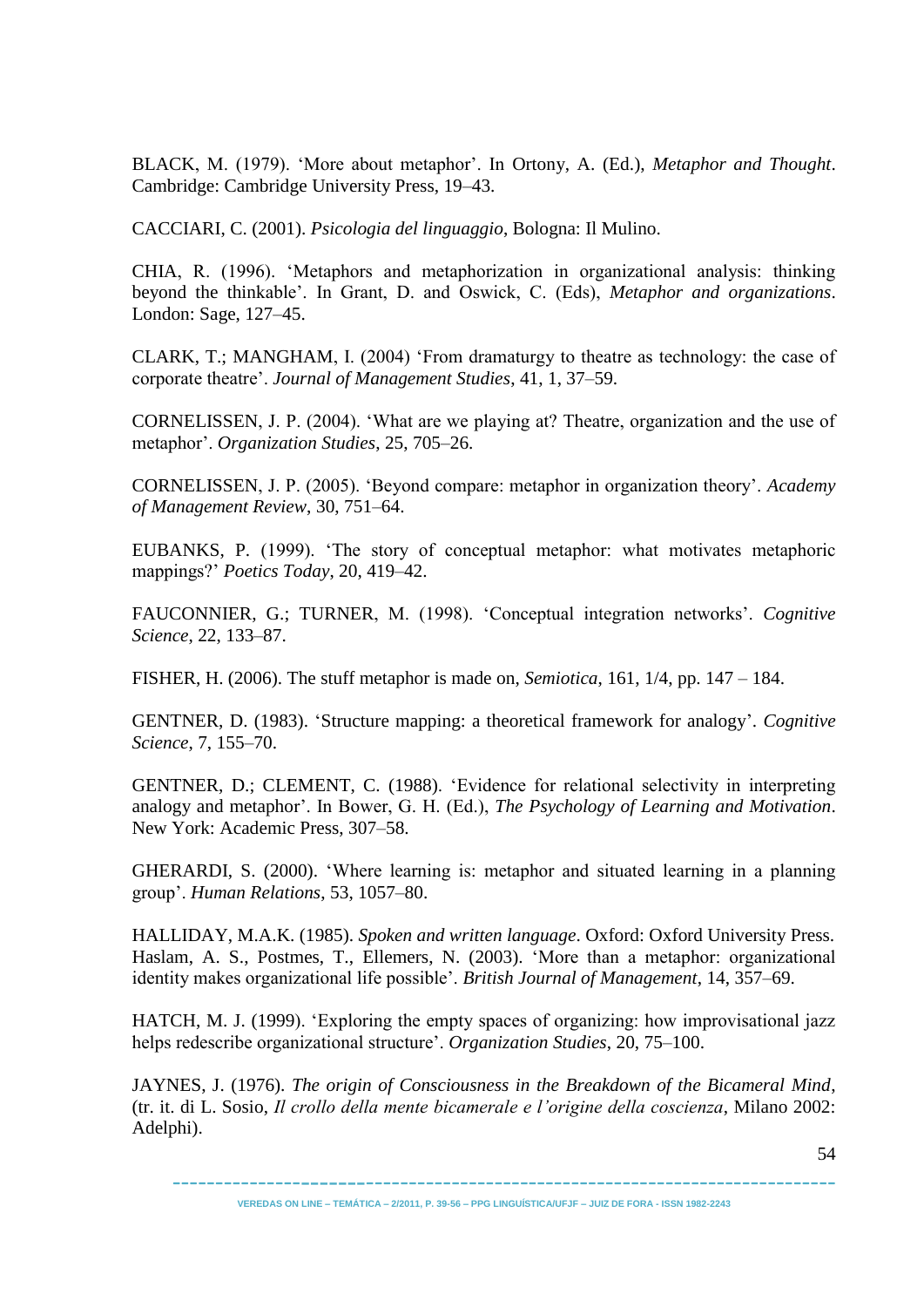KOPP, R. R. (1995). *Metaphor Therapy. Using client-generated metaphors in psychotherapy*, New York: Brunner-Mazel (tr. it. di R. Mazzeo, *Le metafore nel colloquio clinico. L'uso delle immagini mentali del cliente*, Trento 1998: Centro Studi Erickson).

LAKOFF, G.; JOHNSON, M., (1980). *Metaphors we live by*. University of Chicago: Chicago

LAKOFF, G. (1993). ‗The contemporary theory of metaphor'. In Ortony, A. (Ed.), *Metaphor and Thought*, 2nd edition. Cambridge: Cambridge University Press, 202–51.

LAWLEY J.; TOMPKINS P. (2000), *Metaphors in Mind. Transformation through Symbolic Modelling* (tr. it. di J. Claudatus, N. Fino e A. Recchia-Luciani, *Mente e metafore. Modellamento simbolico e trasformazione*, Pisa 2003: Gruppo Editoriale Infomedia).

LICATA, G. (2008). *La logica aperta della mente.* Torino: Codice

MININNI, G. (1986). *Il linguaggio trasfigurato*. Bari: Adriatica.

MININNI, G. (2003). *Il discorso come forma di vita*, Napoli: Guida.

MININNI, G. (1992). *Diatesti. Per una psicosemiotica del discorso quotidiano*. Napoli: Liguori

MORGAN, G. (1980). ‗Paradigms, metaphors and puzzle solving in organization theory'. *Administrative Science Quarterly*, 25, 605–22.

MORGAN, G. (1983). 'More on metaphor: why we cannot control tropes in administrative science'. *Administrative Science Quarterly*, 28, 601–7.

MORGAN, G. (1996). 'Is there anything more to be said about metaphor?'. In Grant, D. and Oswick, C. (Eds), *Metaphor and Organizations*. London: Sage, 227–40.

MURPHY, G. L. (1996). ‗On metaphoric representation'. *Cognition*, 60, 173–204.

MURPHY, G. L. (1997). ‗Reasons to doubt the present evidence for metaphoric representation'. *Cognition*, 62, 99–108.

ORTONY, A. (1979), ‗Beyond literal similarity'. *Psychological Review*, 86, 161–80.

ORTONY, A. (1993). *Metaphor and Thought.* Cambridge University Press: Cambridge Oswick, C., Keenoy, T., Grant, D. (2002). 'Metaphor and analogical reasoning in organization theory: beyond orthodoxy'. *Academy of Management Review*, 27, 294–303.

PETRILLI, S. (2006). Meaning, metaphor, and interpretation. Modeling new worlds, *Semiotica*, 161, 1/4, pp. 75 – 118.